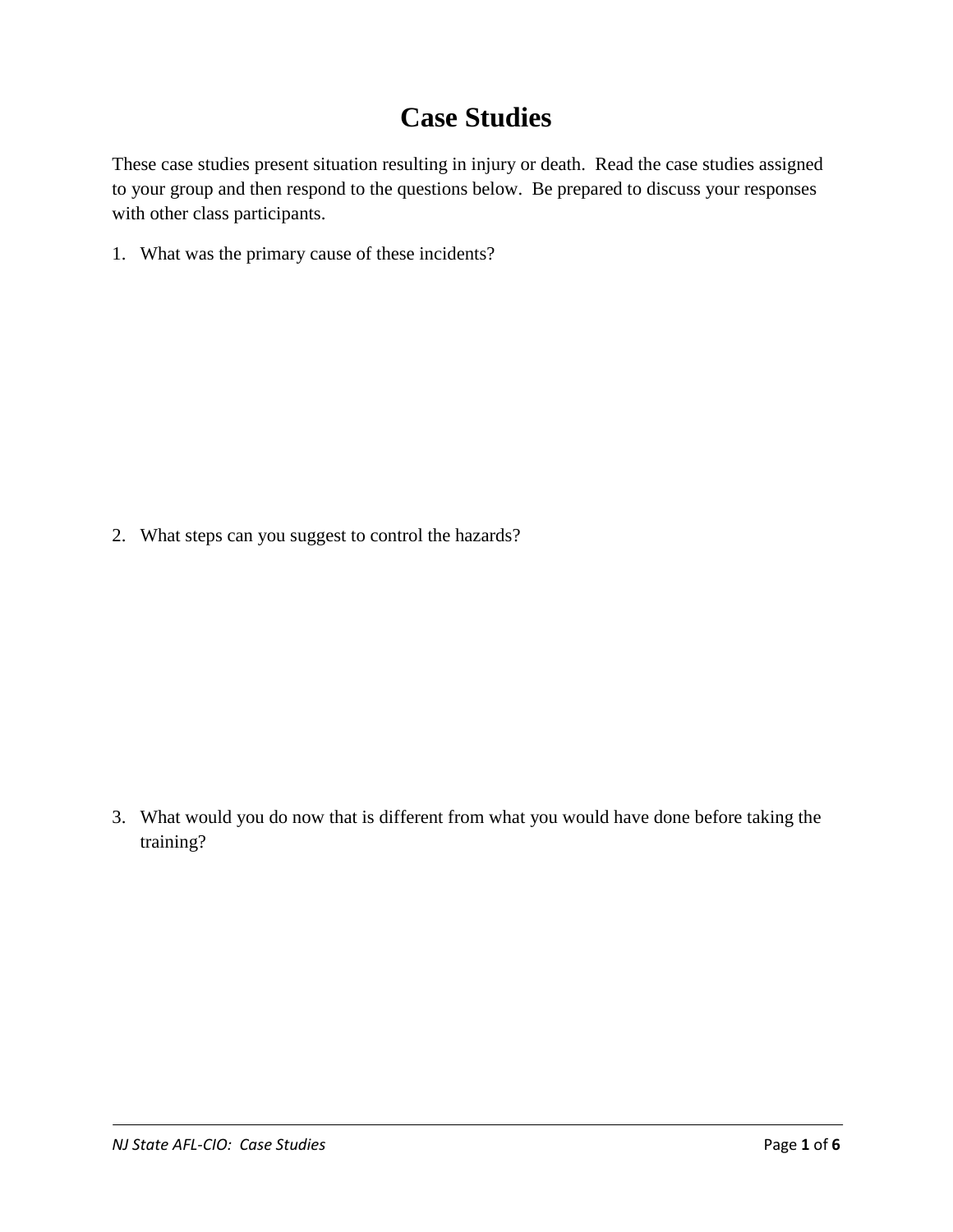## **Case Study #1 – Amputation in Meat Grinder**

A 15-year-old part-time worker (the victim) at a retail grocery store suffered amputation of the right arm as a result of being caught by the auger of a meat grinder while he was reassembling it. The victim, working after school, had completed washing and cleaning the disassembled parts of the grinder and was reassembling it without de-energizing and locking out the machine's power supply (See Photos Below). He inserted the auger into the grinder's housing and reached through the feed-throat with his right hand to guide it into engagement. As he did so, he bumped against the unprotected on/off lever switch mounted about waist high on the machine's side. The grinder started and the auger pulled his hand and arm into the housing. He turned the machine off, pulled his arm from the grinder housing and ran toward the front of the store. The store manager applied pressure to his bleeding arm while a coworker called 911. The victim was transported to a local hospital. His right arm had been amputated just below the elbow. A magnetic safety switch mounted on top of the motor starter was designed to prevent operation when the Removable Tub was taken off. The safety switch had not worked for over 16 years and employees were not aware that the safety switch existed. (Source: http://www.cdc.gov/niosh/face/Inhouse/full200013.html)

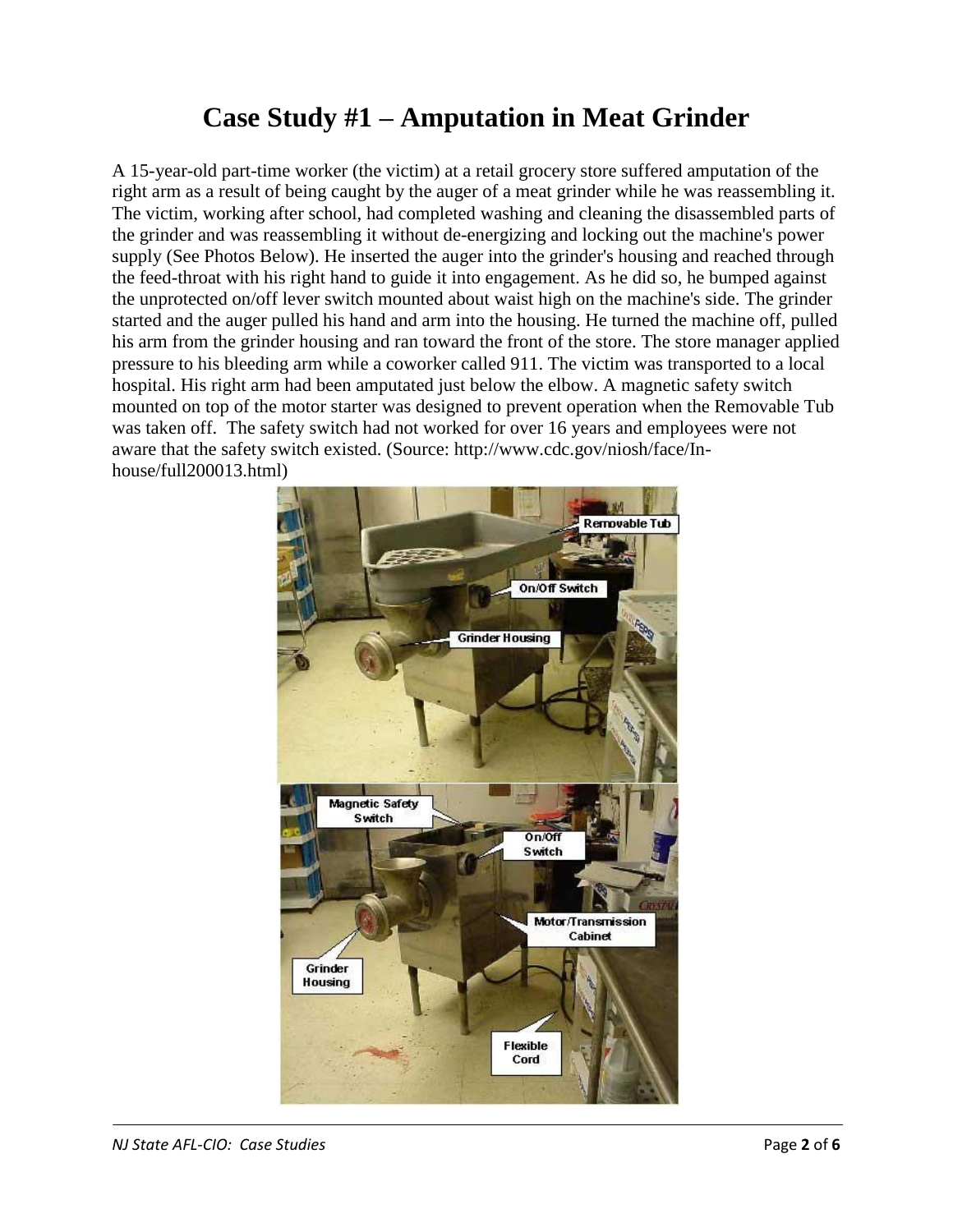## Case Study #2 – Fatality by Dough Mixing Machine

A 15-year-old male pizzeria worker was killed when he became entangled in a machine used to mix pizza dough (see photos below). The victim had arrived in the United States from Guatemala one month before the incident and had been working at the family-owned pizza restaurant for two weeks. He was paid to do odd jobs at the restaurant, mostly sweeping and cleaning. On the night of the incident, he was cleaning the pizza dough mixer as the restaurant was closing for the evening. He was working alone in the kitchen as the remaining staff cleaned the adjoining dining room. He apparently lifted the cover of the mixer, uncovering the 32-inch-diameter mixing bowl, and started the machine. As he reached in to the bowl to clean it, he became entangled on a large mixing fork (beater) that rotated inside the mixing bowl. His co-workers heard him scream, but were unable to reach him in time. The mixer cover was equipped with a safety interlock activated by a pin pressed by the hinge of the cover. On this mixer, the weight of the open cover flexed the hinge enough to disengage the interlock, allowing the machine to activate with the cover open. (Source: http://www.cdc.gov/niosh/face/stateface/nj/01nj118.html)

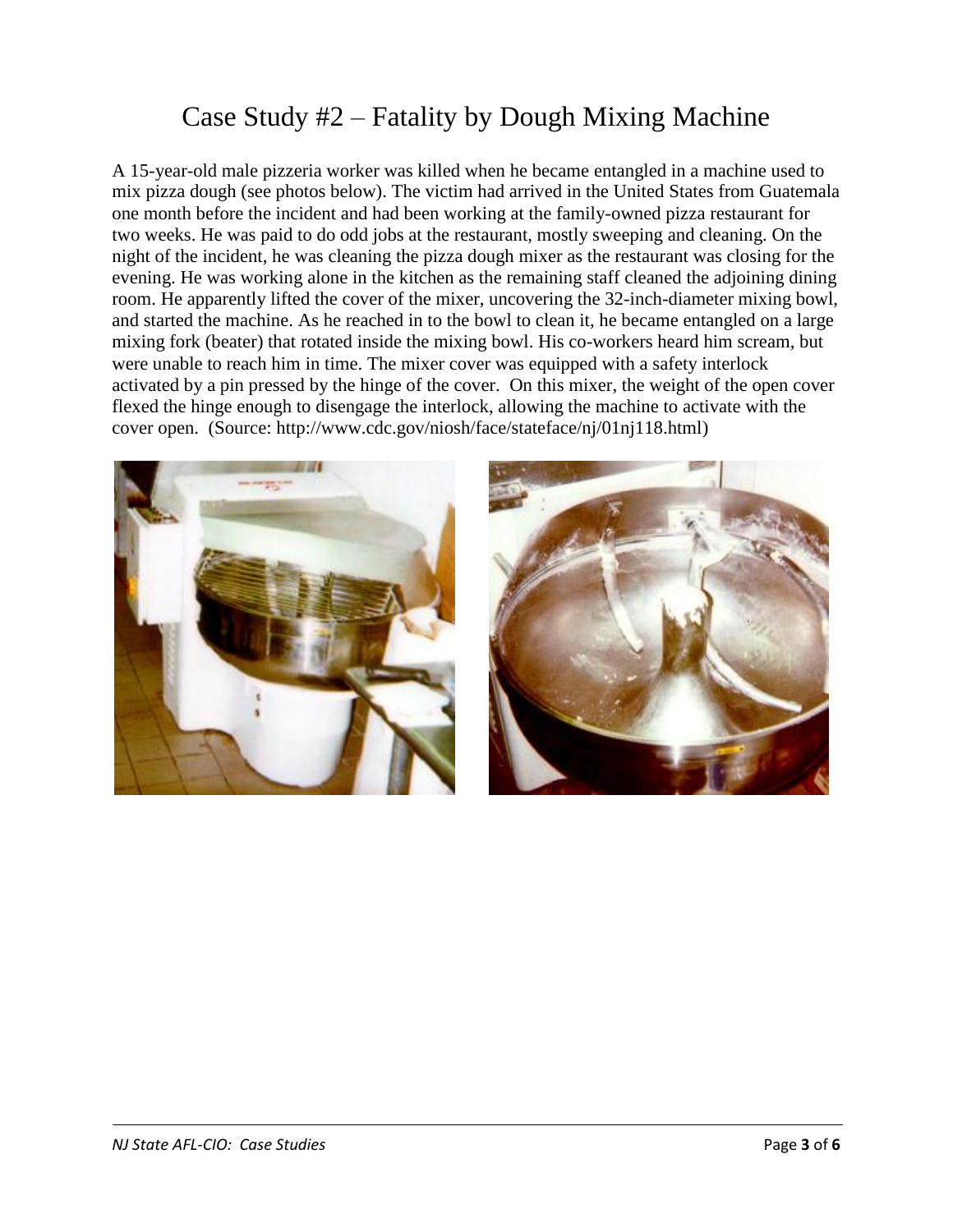# **Case Study #3 – Fatality by Baling Machine**

A 16-year-old male produce-market worker (the victim) died from crushing injuries after being caught in the vertical downstroke baling machine that he was operating (see picture below). The victim, working alone in the basement of a small produce market, was crushing cardboard boxes when at some point in the compacting process he was caught by the machine's hydraulic ram. The victim was discovered by an exterminator spraying the basement, who notified the store manager to call police and emergency medical services (EMS).

Subsequent examination by investigators revealed that the safety interlock had been bypassed, allowing the machine to operate with the loading door in the open position. The victim may have reached into the baling chamber during a compression cycle to adjust a tie wire or a liner box and was caught by the ram platen. (Source: http://www.cdc.gov/niosh/face/Inhouse/full200019.html)

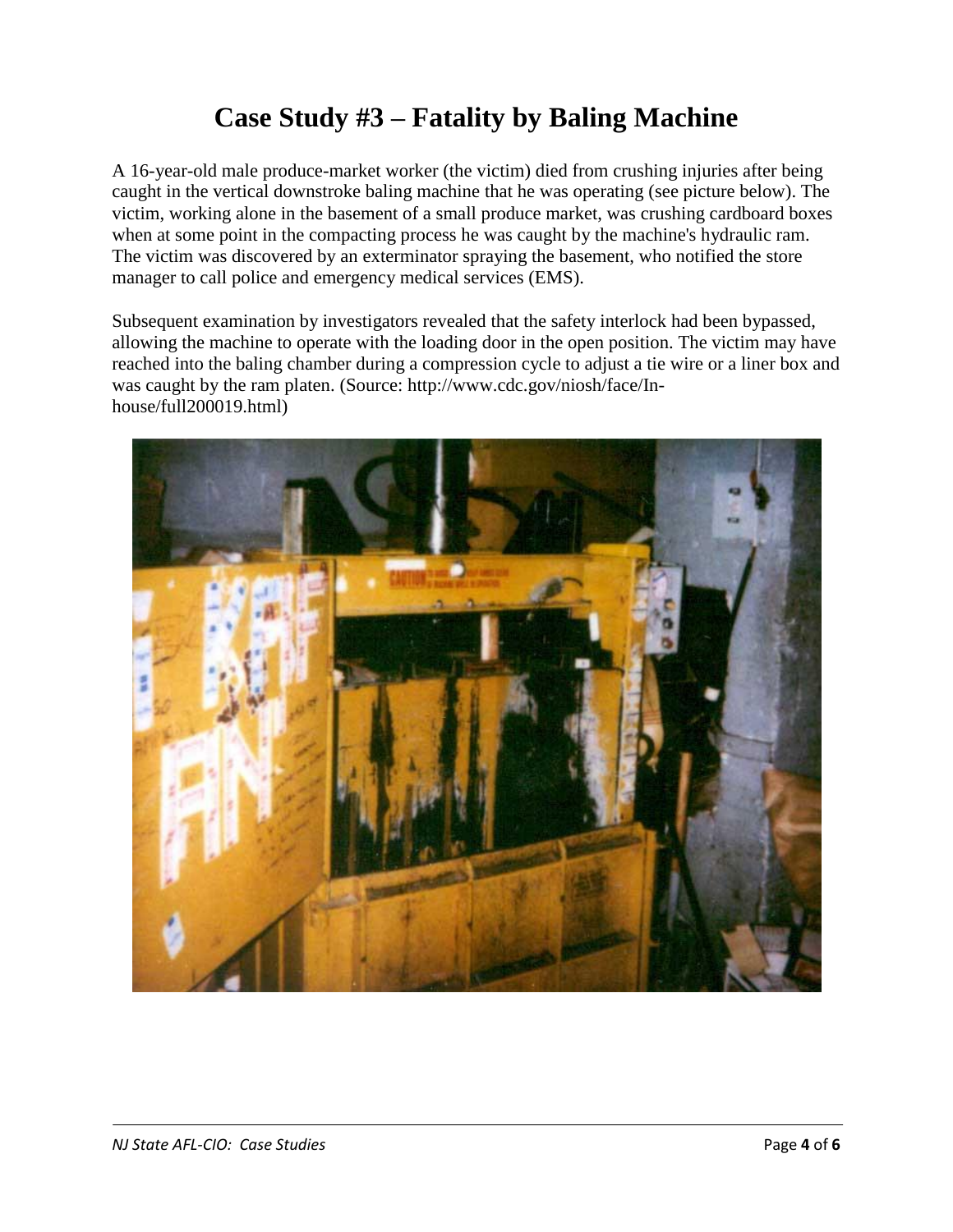### Case Study #4 – Drill Press Fatality

A 57-year-old male supervisor/drill press operator (victim) was fatally injured after his shirtsleeve was caught by the rotating drill bit of the drill press he was operating. The rotating bit tightened the shirt around his neck, strangling him. The victim, working alone, was clamping eight-inch by eight-inch by half-inch thick steel plates to the drill press table while the drill bit was rotating. A co-worker was passing by and noticed the victim caught in the running drill press. The co-worker shut off the drill press as another co-worker arrived to help. Both coworkers were trying to hold up the victim while a third co-worker went to call for emergency assistance. The victim was transported to a hospital in a neighboring state where he was pronounced dead. (Source: http://www.cdc.gov/niosh/face/stateface/ma/99ma033.html)